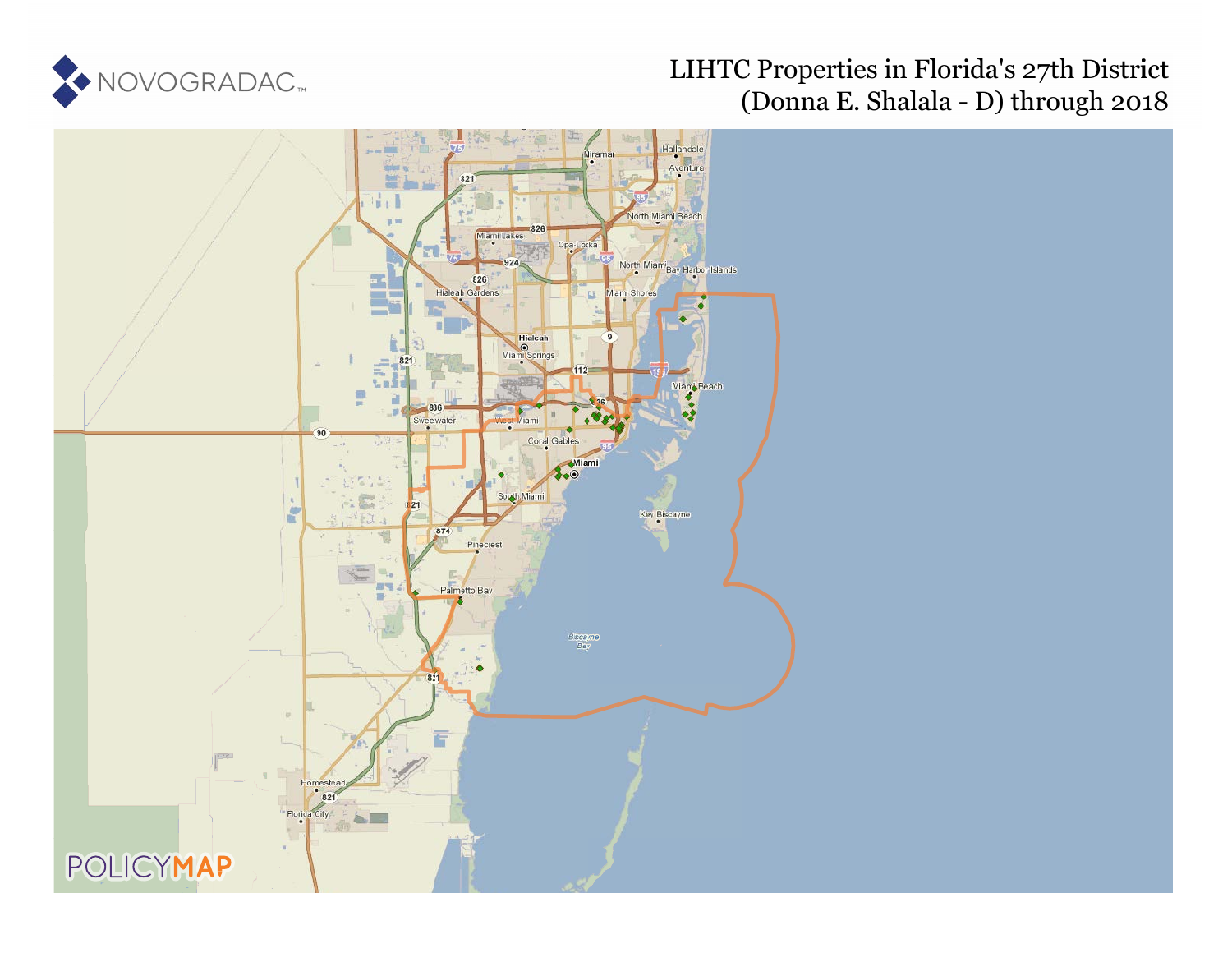| <b>Project Name</b>   | <b>Address</b>                                            | <b>City</b>                   | <b>State</b> | <b>Zip Code</b> | Nonprofit<br><b>Sponsor</b> | <b>Allocation</b><br>Year | Annual<br><b>Allocated</b><br><b>Amount</b> | in Service           | <b>Year Placed Construction</b><br><b>Type</b> | <b>Total</b><br><b>Units</b> | Low<br><b>Income</b><br><b>Units</b> | <b>Rent or</b><br><b>Income</b><br><b>Ceiling</b> | <b>Credit</b><br><b>Percentag Exempt</b><br>$\bullet$ | Tax-<br><b>Bond</b> | <b>HUD Multi-</b><br>Family<br>Financing/Rent<br>al Assistance |
|-----------------------|-----------------------------------------------------------|-------------------------------|--------------|-----------------|-----------------------------|---------------------------|---------------------------------------------|----------------------|------------------------------------------------|------------------------------|--------------------------------------|---------------------------------------------------|-------------------------------------------------------|---------------------|----------------------------------------------------------------|
| <b>MADISON</b>        | 259<br><b>AVE</b>                                         | WASHINGTON MIAMI BEACH        | FL.          | 33139           | Yes                         | 1997                      | \$0                                         | 1997                 | Acquisition and<br>Rehab                       | 17                           | 17                                   |                                                   | 70%<br>present<br>value                               | No                  |                                                                |
| RIVERMONT HOUSE       | $789$ NW $13 \mathrm{TH}$ $$\rm{MIAMI}$$                  |                               | ${\rm FL}$   | 33125           |                             | 1999                      | \$0                                         | 1998                 | Not Indicated                                  | 76                           | 76                                   |                                                   | 70%<br>present<br>value                               | No                  |                                                                |
| <b>ROYALTON</b>       | 131 SE FIRST<br><b>ST</b>                                 | <b>MIAMI</b>                  | FL           | 33131           | Yes                         | 2010                      | \$921,555                                   | 2008                 | Acquisition and<br>Rehab                       | 100                          | 100                                  | 60% AMGI                                          | 70%<br>present<br>value                               | No                  |                                                                |
| <b>VILLA AURORA</b>   | 1398 SW FIRST $$\rm MIAMI$$<br><b>ST</b>                  |                               | ${\rm FL}$   | 33135           | Yes                         | 2010                      | \$2,189,896                                 | 2009                 | <b>New Construction</b>                        | 76                           | 76                                   | 60% AMGI                                          | 70%<br>present<br>value                               | No                  |                                                                |
| <b>CAMACOL TOWER</b>  | 1401 W<br>FLAGLER ST                                      | MIAMI                         | FL           | 33135           | $\mathbf{N}\mathbf{o}$      | 2011                      | \$2,561,000                                 | 2010                 | <b>New Construction</b>                        | 100                          | 100                                  | 60% AMGI                                          | 70%<br>present<br>value                               | No                  |                                                                |
| <b>JOE MORETTI I</b>  | $240\,\mathrm{SW}\,\mathrm{NINTH}\;$ MIAMI<br><b>ST</b>   |                               | ${\rm FL}$   | 33130           |                             | Insufficient<br>Data      | \$0                                         | Insufficient<br>Data | Not Indicated                                  | 116                          | $\mathbf 0$                          |                                                   | Not<br>Indicated                                      |                     |                                                                |
| <b>LULAV SQUARE</b>   | 628 LENOX<br><b>AVE</b>                                   | <b>MIAMI BEACH</b>            | FL           | 33139           |                             | Insufficient<br>Data      | $$0\,$                                      | Insufficient<br>Data | Not Indicated                                  | 139                          | $\bf{0}$                             |                                                   | Not<br>Indicated                                      |                     |                                                                |
| <b>VISTA GRANDE</b>   | 850 SW<br>SECOND AVE                                      | MIAMI                         | FL.          | 33130           |                             | Insufficient<br>Data      | \$0                                         | Insufficient<br>Data | Not Indicated                                  | 89                           | $\bf{0}$                             |                                                   | Not<br>Indicated                                      |                     |                                                                |
| <b>COLONIAL</b>       | 218 NW 15TH<br>AVE                                        | <b>MIAMI</b>                  | FL           | 33125           | No                          | 1988                      | \$0                                         | Insufficient<br>Data | Acquisition and<br>Rehab                       | 27                           | 27                                   |                                                   | Not<br>Indicated                                      |                     |                                                                |
| LITTLE HAVANA         | 1920 SW<br><b>SECOND ST</b>                               | MIAMI                         | FL.          | 33135           | $\rm No$                    | 1987                      | $\$0$                                       | Insufficient<br>Data | Acquisition and<br>Rehab                       | 206                          | 206                                  |                                                   | Not<br>Indicated                                      |                     |                                                                |
| <b>LUDLAM GARDENS</b> | $4590 \, \mathrm{SW}$ $67 \mathrm{TH}$ $$\rm{MIAMI}$$ AVE |                               | FL           | 33155           | No                          | 1987                      | $\$0$                                       | Insufficient<br>Data | Acquisition and<br>Rehab                       | $90\,$                       | 90                                   |                                                   | Not<br>Indicated                                      |                     |                                                                |
| <b>ROYAL COAST</b>    |                                                           | 9001 SW 156TH PALMETTO BAY FL |              | 33157           | No                          | 2013                      | \$470,053                                   | 2012                 | Acquisition and<br>Rehab                       | 174                          | 173                                  | 60% AMGI                                          | 30%<br>present<br>value                               | Yes                 | $\mathbf{N}\mathbf{o}$                                         |
| <b>AMISTAD</b>        | $571$ SW NINTH $$\rm{MIAMI}$$                             |                               | FL           | 33130           |                             | 2014                      | \$0                                         | 2013                 | Not Indicated                                  | 89                           | 89                                   |                                                   | 70%<br>present<br>value                               | No                  |                                                                |

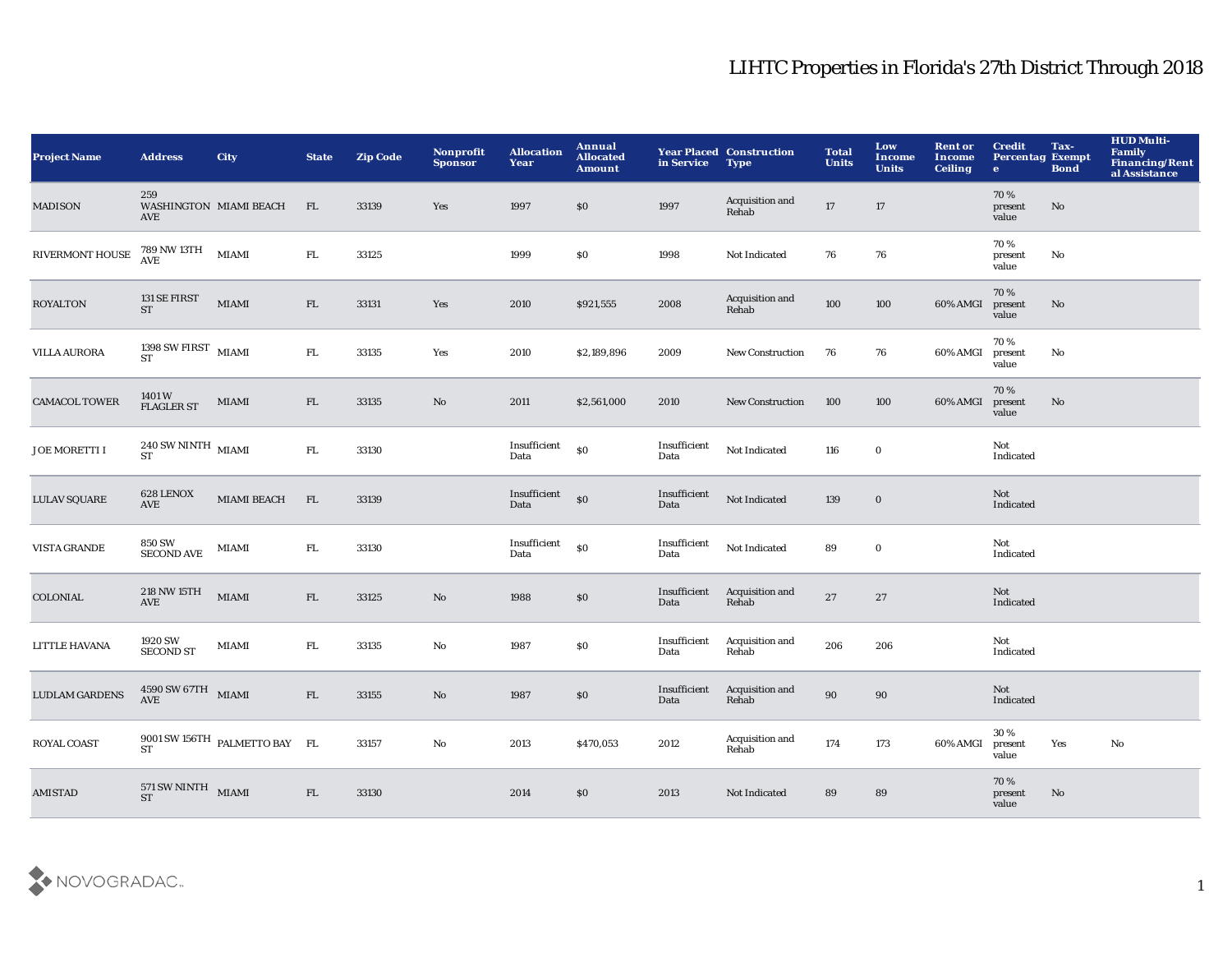| <b>Project Name</b>                  | <b>Address</b>                                                            | <b>City</b>                                                             | <b>State</b> | <b>Zip Code</b> | Nonprofit<br><b>Sponsor</b> | <b>Allocation</b><br>Year | Annual<br><b>Allocated</b><br><b>Amount</b> | in Service           | <b>Year Placed Construction</b><br><b>Type</b> | <b>Total</b><br><b>Units</b> | Low<br><b>Income</b><br><b>Units</b> | <b>Rent or</b><br><b>Income</b><br><b>Ceiling</b> | <b>Credit</b><br><b>Percentag Exempt</b><br>$\bullet$ | Tax-<br><b>Bond</b> | <b>HUD Multi-</b><br>Family<br>Financing/Rent<br>al Assistance |
|--------------------------------------|---------------------------------------------------------------------------|-------------------------------------------------------------------------|--------------|-----------------|-----------------------------|---------------------------|---------------------------------------------|----------------------|------------------------------------------------|------------------------------|--------------------------------------|---------------------------------------------------|-------------------------------------------------------|---------------------|----------------------------------------------------------------|
| <b>WEST BRICKELL</b><br><b>TOWER</b> | 1026 SW<br><b>SECOND AVE</b>                                              | MIAMI                                                                   | FL.          | 33130           |                             | 2014                      | \$0                                         | 2013                 | Not Indicated                                  | 32                           | 32                                   |                                                   | 70%<br>present<br>value                               | No                  |                                                                |
| <b>CITY HEIGHTS</b>                  | $145$ SW $$\rm SEVENTH\:ST$$                                              | MIAMI                                                                   | FL           | 33130           |                             | 2015                      | \$0                                         | 2014                 | Not Indicated                                  | 98                           | 98                                   |                                                   | 70%<br>present<br>value                               | No                  |                                                                |
| <b>SOUTH MIAMI PLAZA</b>             |                                                                           | $6701\,\mathrm{SW}\,62\mathrm{ND} \quad \mathrm{SOUTH}\,\mathrm{MIAMI}$ | FL           | 33143           |                             | 2015                      | \$0                                         | 2014                 | Not Indicated                                  | 97                           | 97                                   |                                                   | 70%<br>present<br>value                               | No                  |                                                                |
| <b>STIRRUP PLAZA I</b>               | <b>3150 MUNDY</b><br><b>ST</b>                                            | <b>MIAMI</b>                                                            | FL           | 33133           |                             | 2015                      | \$0                                         | 2014                 | Not Indicated                                  | 100                          | 100                                  |                                                   | 70%<br>present<br>value                               | No                  |                                                                |
| <b>WEST BRICKELL</b><br><b>VIEW</b>  | 144 SW<br><b>EIGHTH ST</b>                                                | MIAMI                                                                   | FL.          | 33130           |                             | 2015                      | \$0                                         | 2014                 | Not Indicated                                  | 64                           | 64                                   |                                                   | 70%<br>present<br>value                               | No                  |                                                                |
| <b>CITY CROSSINGS</b>                | 230 SW 12TH<br><b>STREET</b>                                              | <b>MIAMI</b>                                                            | FL           | 33130           | Yes                         | Insufficient<br>Data      | \$2,561,000                                 | 2015                 | <b>New Construction</b>                        | 103                          | 103                                  | 60% AMGI                                          | 30%<br>present<br>value                               | No                  |                                                                |
| <b>GIBSON PLAZA</b>                  | 3629 GRAND<br><b>AVENUE</b>                                               | MIAMI                                                                   | FL.          | 33133           | No                          | Insufficient<br>Data      | \$453,020                                   | 2015                 | <b>New Construction</b>                        | 56                           | 50                                   | 60% AMGI                                          | 70%<br>present<br>value                               | Yes                 |                                                                |
| <b>SOUTH FLORIDA I</b>               | 965 SW<br><b>FOURTH ST</b>                                                | $\bf MIAMI$                                                             | ${\rm FL}$   | 33130           | No                          | 1987                      | \$0                                         | Insufficient<br>Data | Acquisition and<br>Rehab                       | 219                          | 219                                  |                                                   | Not<br>Indicated                                      |                     |                                                                |
| VIKING                               | 715 78TH ST                                                               | <b>MIAMI BEACH</b>                                                      | FL           | 33141           | No                          | 1989                      | \$0                                         | Insufficient<br>Data | Acquisition and<br>Rehab                       | 142                          | 142                                  |                                                   | Not<br>Indicated                                      |                     |                                                                |
| <b>WEST DADE I</b>                   | $1077$ NW $45 \mathrm{TH}$ $_{\,}$ MIAMI<br>$\operatorname{\mathbf{AVE}}$ |                                                                         | ${\rm FL}$   | 33126           | No                          | 1988                      | $\$0$                                       | Insufficient<br>Data | Acquisition and<br>Rehab                       | 122                          | 122                                  |                                                   | <b>Not</b><br>Indicated                               |                     |                                                                |
| WILLIAM DOUGLAS                      | $3696\,$ WILLIAM $$\rm{MIAMI}$$ AVE                                       |                                                                         | FL           | 33133           | $\mathbf{No}$               | 1988                      | \$0                                         | Insufficient<br>Data | Acquisition and<br>Rehab                       | 20                           | ${\bf 8}$                            |                                                   | Not<br>Indicated                                      |                     |                                                                |
| <b>ARUNDEL APTS</b>                  | AVE                                                                       | 1611 MERIDIAN $\,$ MIAMI BEACH $\,$                                     | FL           | 33139           | No                          | 1990                      | \$0                                         | 1990                 | Acquisition and<br>Rehab                       | 24                           | 24                                   |                                                   | 70%<br>present<br>value                               | No                  |                                                                |
| <b>CIELO APTS</b>                    | 1930<br><b>MARSEILLE</b><br>DR                                            | <b>MIAMI BEACH</b>                                                      | FL.          | 33141           | No                          | 1990                      | \$0                                         | 1990                 | Acquisition and<br>Rehab                       | 18                           | 18                                   |                                                   | <b>Both 30%</b><br>and 70%<br>present<br>value        | No                  |                                                                |

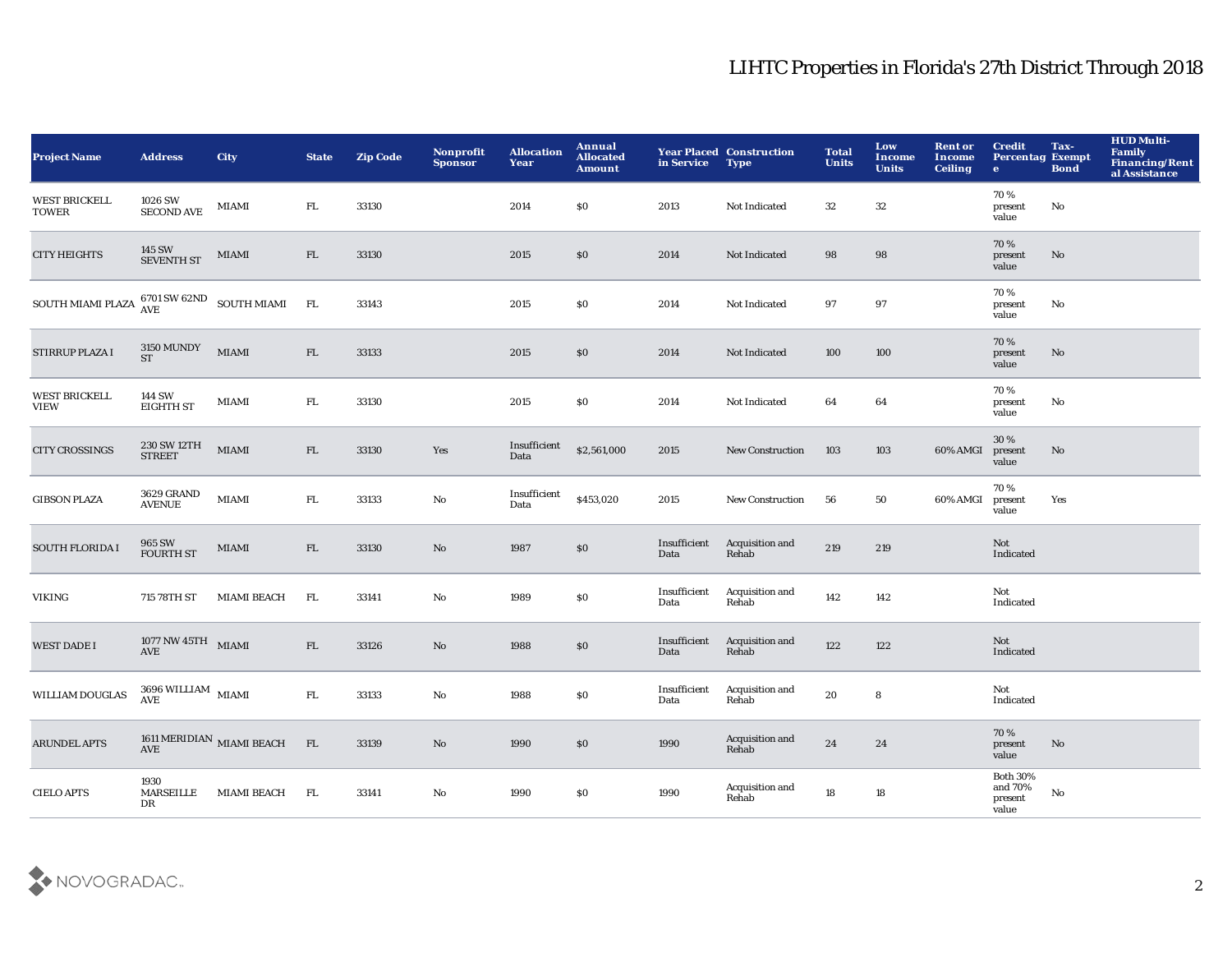| <b>Project Name</b>                              | <b>Address</b>                                                     | <b>City</b>             | <b>State</b> | <b>Zip Code</b> | Nonprofit<br><b>Sponsor</b> | <b>Allocation</b><br>Year | Annual<br><b>Allocated</b><br><b>Amount</b> | in Service | <b>Year Placed Construction</b><br><b>Type</b> | <b>Total</b><br><b>Units</b> | Low<br><b>Income</b><br><b>Units</b> | <b>Rent or</b><br><b>Income</b><br><b>Ceiling</b> | <b>Credit</b><br><b>Percentag Exempt</b><br>$\mathbf{e}$ | Tax-<br><b>Bond</b> | <b>HUD Multi-</b><br><b>Family</b><br><b>Financing/Rent</b><br>al Assistance |
|--------------------------------------------------|--------------------------------------------------------------------|-------------------------|--------------|-----------------|-----------------------------|---------------------------|---------------------------------------------|------------|------------------------------------------------|------------------------------|--------------------------------------|---------------------------------------------------|----------------------------------------------------------|---------------------|------------------------------------------------------------------------------|
| <b>JANOSKI PROPERTY</b>                          | $3255\,$ WILLIAM $$\rm{MIAMI}$$                                    |                         | FL           | 33133           | No                          | 1990                      | \$0                                         | 1990       | Acquisition and<br>Rehab                       | $\mathbf{1}$                 | $\mathbf{1}$                         |                                                   | 70%<br>present<br>value                                  | No                  |                                                                              |
| RESIDENTIAL PLZ AT 5617 NW<br><b>BLUE LAGOON</b> | <b>SEVENTH ST</b>                                                  | <b>MIAMI</b>            | FL.          | 33126           | No                          | 1990                      | <b>SO</b>                                   | 1990       | <b>New Construction</b>                        | 125                          | 75                                   |                                                   | 70%<br>present<br>value                                  | No                  |                                                                              |
| <b>LONDON ARMS</b>                               | 727 COLLINS<br>AVE                                                 | MIAMI BEACH             | FL           | 33139           | No                          | 1990                      | \$0                                         | 1992       | Acquisition and<br>Rehab                       | 58                           | 58                                   |                                                   | 30 %<br>present<br>value                                 | Yes                 |                                                                              |
| <b>RIO TOWERS</b>                                | $905$ SW FIRST $$\rm{MIAMI}$$<br><b>ST</b>                         |                         | ${\rm FL}$   | 33130           | Yes                         | 1992                      | \$0                                         | 1992       | <b>Both New</b><br>Construction and<br>A/R     | 82                           | 82                                   |                                                   | <b>Both 30%</b><br>and 70%<br>present<br>value           | No                  |                                                                              |
| <b>SWEZY APTS</b>                                | 1220<br>A AVE                                                      | PENNSYLVANI MIAMI BEACH | FL           | 33139           | No                          | 1990                      | \$0                                         | 1992       | Acquisition and<br>Rehab                       | 10                           | 10                                   |                                                   | <b>Both 30%</b><br>and 70%<br>present<br>value           | No                  |                                                                              |
| <b>RIVIERA APTS</b>                              | 337 20TH ST                                                        | <b>MIAMI BEACH</b>      | FL.          | 33139           | $\mathbf{N}\mathbf{o}$      | 1991                      | \$0                                         | 1993       | Acquisition and<br>Rehab                       | 56                           | ${\bf 56}$                           |                                                   | 70 %<br>present<br>value                                 | No                  |                                                                              |
| <b>BRICKELL VIEW</b><br><b>TERRACE</b>           | SW 10TH<br><b>STREET AND</b><br>SW <sub>1ST</sub><br><b>AVENUE</b> | <b>MIAMI</b>            | FL           | 33130           | Yes                         | 2012                      | \$2,561,000                                 | 2016       | New Construction                               | 176                          | 100                                  | 60% AMGI                                          | 70%<br>present<br>value                                  | No                  |                                                                              |
| STIRRUP PLAZA II                                 | 3127 SW 37<br><b>AVENUE</b>                                        | <b>MIAMI</b>            | FL.          | 33133           | No                          | 2013                      | \$499,547                                   | 2016       | <b>New Construction</b>                        | 68                           | 68                                   | 60% AMGI                                          | 30 %<br>present<br>value                                 | Yes                 |                                                                              |
| <b>SMATHERS II</b>                               | 1025 SW 30TH<br>AVENUE                                             | <b>MIAMI</b>            | FL           | 33135           | No                          | 2013                      | \$906,418                                   | 2017       | Not Indicated                                  | 133                          | $\bf{0}$                             | 60% AMGI                                          | 30%<br>present<br>value                                  |                     |                                                                              |
| <b>CALUSA COVE</b>                               | 8000 SW<br>$210\mathrm{TH}$ STREET $\,$ MIAMI                      |                         | FL.          | 33189           | Yes                         | 2004                      | \$861,120                                   | 2019       | Not Indicated                                  | 144                          | $\mathbf 0$                          | 60% AMGI                                          | 70%<br>present<br>value                                  |                     |                                                                              |
| <b>LAS PALMAS</b>                                | 740 NW 25TH MIAMI<br><b>AVENUE</b>                                 |                         | FL           | 33125           | No                          | 2015                      | \$1,014,061                                 | 2019       | Not Indicated                                  | 196                          | $\bf{0}$                             | 60% AMGI                                          | 30 %<br>present<br>value                                 |                     |                                                                              |
| <b>RICHMOND PINE</b>                             | <b>14700 BOOKER</b><br>T.<br>WASHINGTON MIAMI<br>BLVD.             |                         | FL.          | 33176           | Yes                         | 1996                      | \$461,452                                   | 1995       | Not Indicated                                  | 80                           | 80                                   | 60% AMGI                                          | 70%<br>present<br>value                                  | No                  |                                                                              |
| OLYMPIA BUILDING                                 | $174$ E FLAGLER $$\rm MIAMI$$                                      |                         | FL           | 33131           |                             | 1997                      | \$0                                         | 1996       | Not Indicated                                  | 80                           | 80                                   |                                                   | 70%<br>present<br>value                                  | No                  |                                                                              |